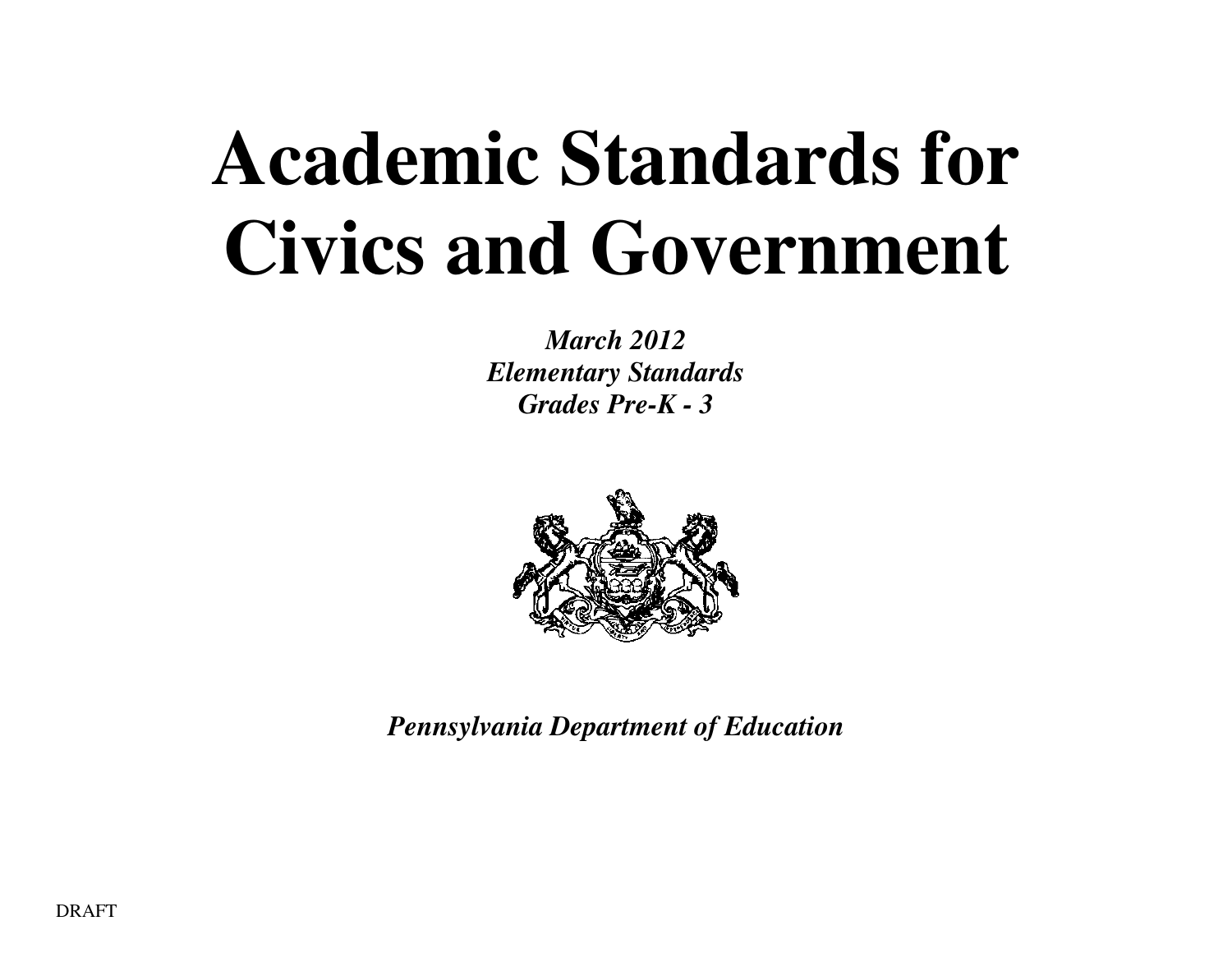#### **XIII. TABLE OF CONTENTS**

|    |                                                                 | XIV. |
|----|-----------------------------------------------------------------|------|
|    | <b>THE ACADEMIC STANDARDS</b>                                   |      |
|    |                                                                 | 5.1. |
|    | A. Rule of Law                                                  |      |
|    | <b>B.</b> Laws and <b>Government</b>                            |      |
|    | C. Principles and Ideals that Shape Government                  |      |
|    | D. Documents and Ideals that Shape Pennsylvania & US Government |      |
|    | E. Individual Rights                                            |      |
|    | F. Symbols                                                      |      |
|    |                                                                 | 5.2. |
|    | A. Civic Rights and Responsibilities                            |      |
|    | <b>B.</b> Conflict and Resolution                               |      |
|    | C. Leadership and Public Service                                |      |
|    | D. Competent and Responsible Citizens                           |      |
|    |                                                                 | 5.3. |
|    | A. Branches of <b>Government</b>                                |      |
|    | B. Structure, Organization, and Operation of Governments        |      |
|    | C. Government Services                                          |      |
|    | D. Leadership and Political Elections                           |      |
|    | E. Elements of the Election Process                             |      |
|    | F. Conflict and the Court Systems                               |      |
|    | G. Interest Groups                                              |      |
| Н. | Media Influences                                                |      |
| L  | Taxes                                                           |      |
| J. | <b>Systems of Government</b>                                    |      |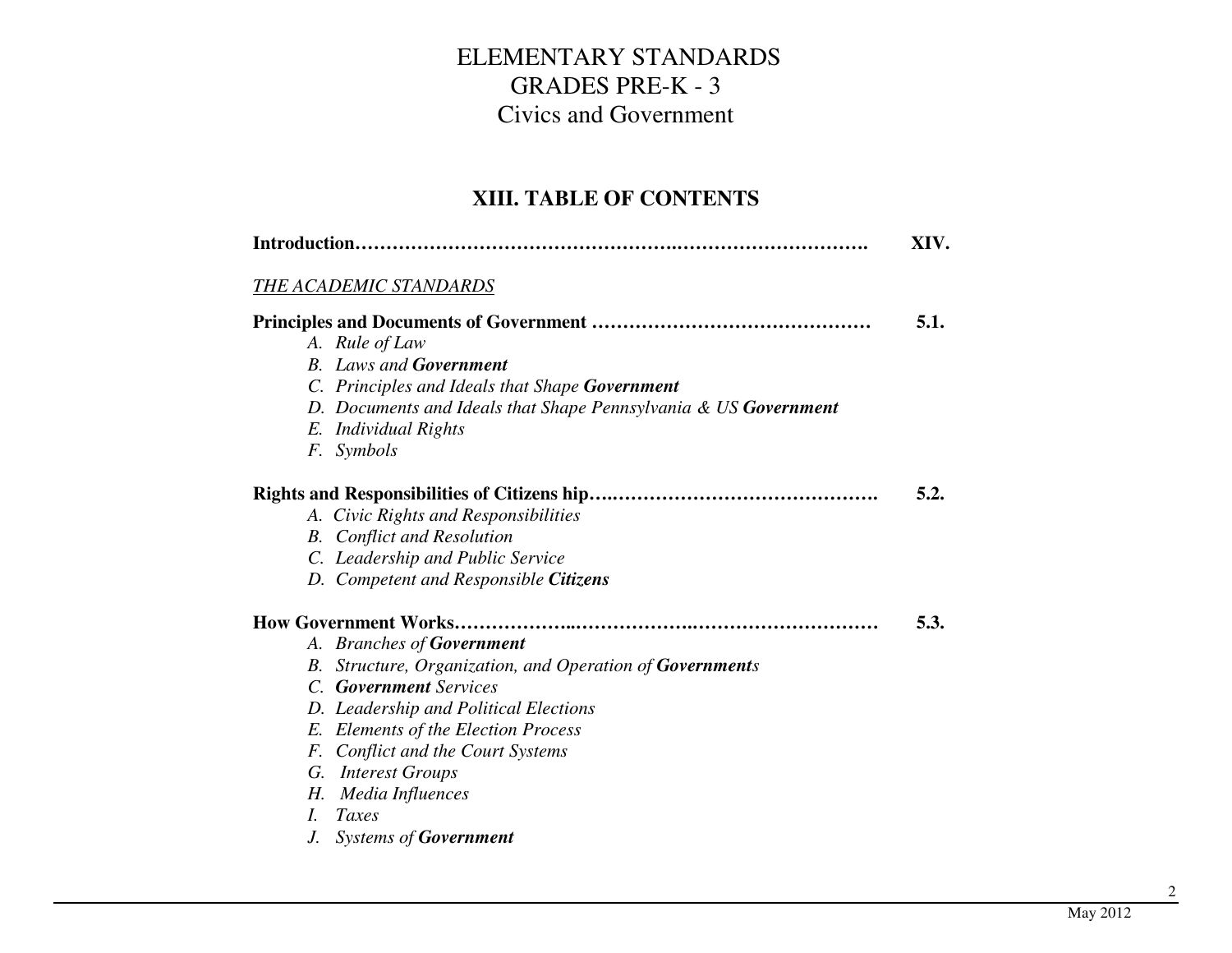|                                     | 5.4. |
|-------------------------------------|------|
| A. Countries and Conflicts          |      |
| <b>B.</b> Tools of Foreign Policy   |      |
| C. International Organizations      |      |
| D. Media and its Influences         |      |
| E. How Foreign Policy is Influenced |      |
|                                     | XV.  |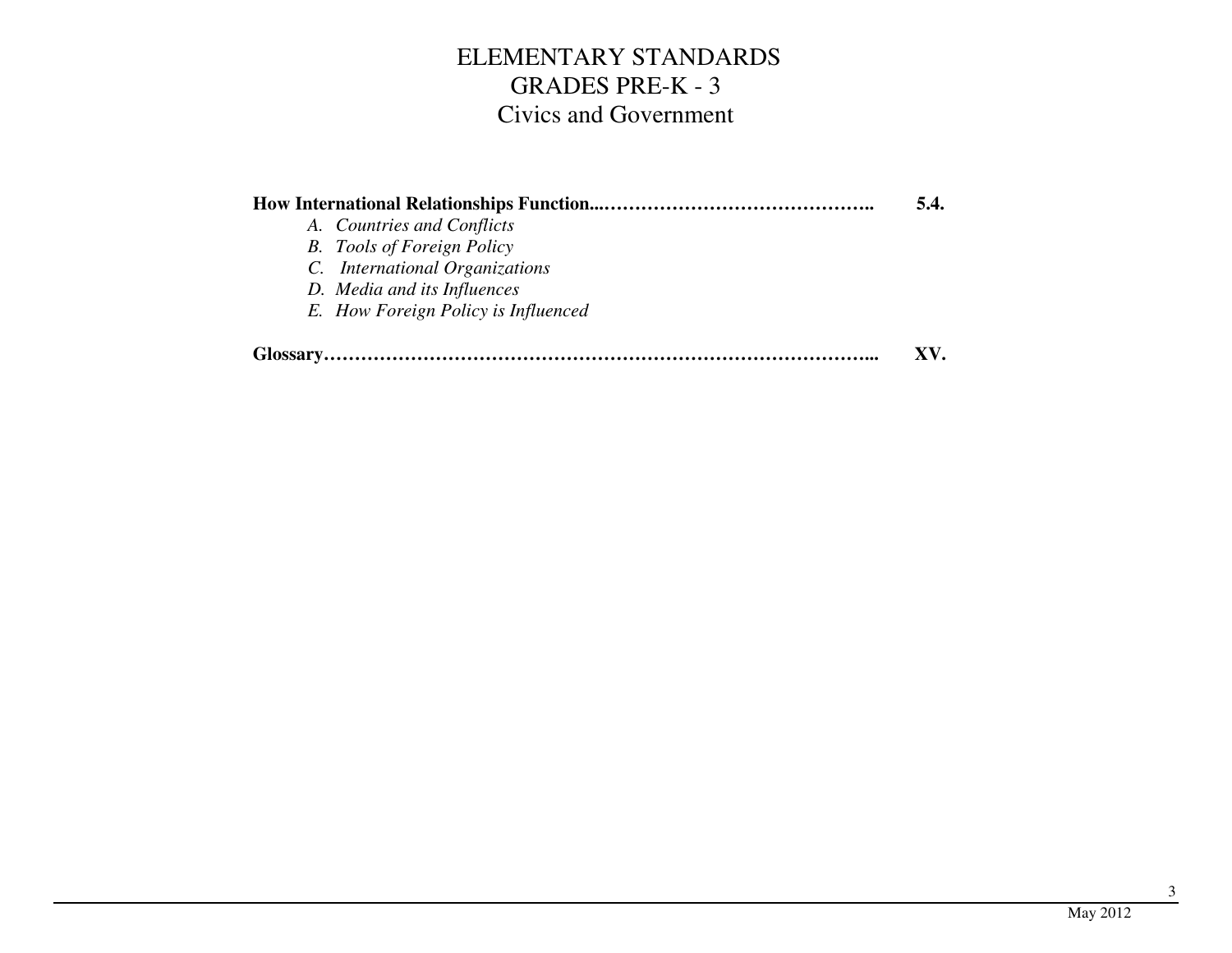#### **XIV. INTRODUCTION**

This document includes Academic Standards for Civics and Government that describe what students should know and be able to do in four areas:

- ◊ 5.1. Principles and Documents of Government
- ◊ 5.2. Rights and Responsibilities of Citizenship
- ◊ 5.3. How Government Works
- ◊ 5.4. How International Relationships Function

The Civics and **Government** Academic Standards describe what students should know and be able to do through twelfth grade. Throughout the standard **state**ments, concepts found in lower grades must be developed more fully throughout higher grade levels.

The Pennsylvania Constitution of 1790 was the basis for the Free Public School Act of 1834 that is the underpinning of today's system of schools operating throughout the Commonwealth. These schools were created to educate children to be useful citizens, loyal to the principles upon which our republic was founded, and aware of their duties as citizens to maintain those ideals.

The Academic Standards for Civics and Government are based on the Public School Code of 1949 which directs "… teaching and presentation of the principles and ideals of the American republican representative form of government as portrayed and experienced by the acts and policies of the framers of the Declaration of Independence and framers of the Constitution of the United States and Bill of Rights. . .". The intent of the Code is that such instruction "shall have for its purpose also instilling into every boy and girl who comes out of public, private and parochial schools their solemn duty and obligation to exercise intelligently their voting privilege and to understand the advantages of the American republican representative form of government as compared with various other forms of governments."

A glossary is included to assist the reader in clarifying terminology contained in the standards.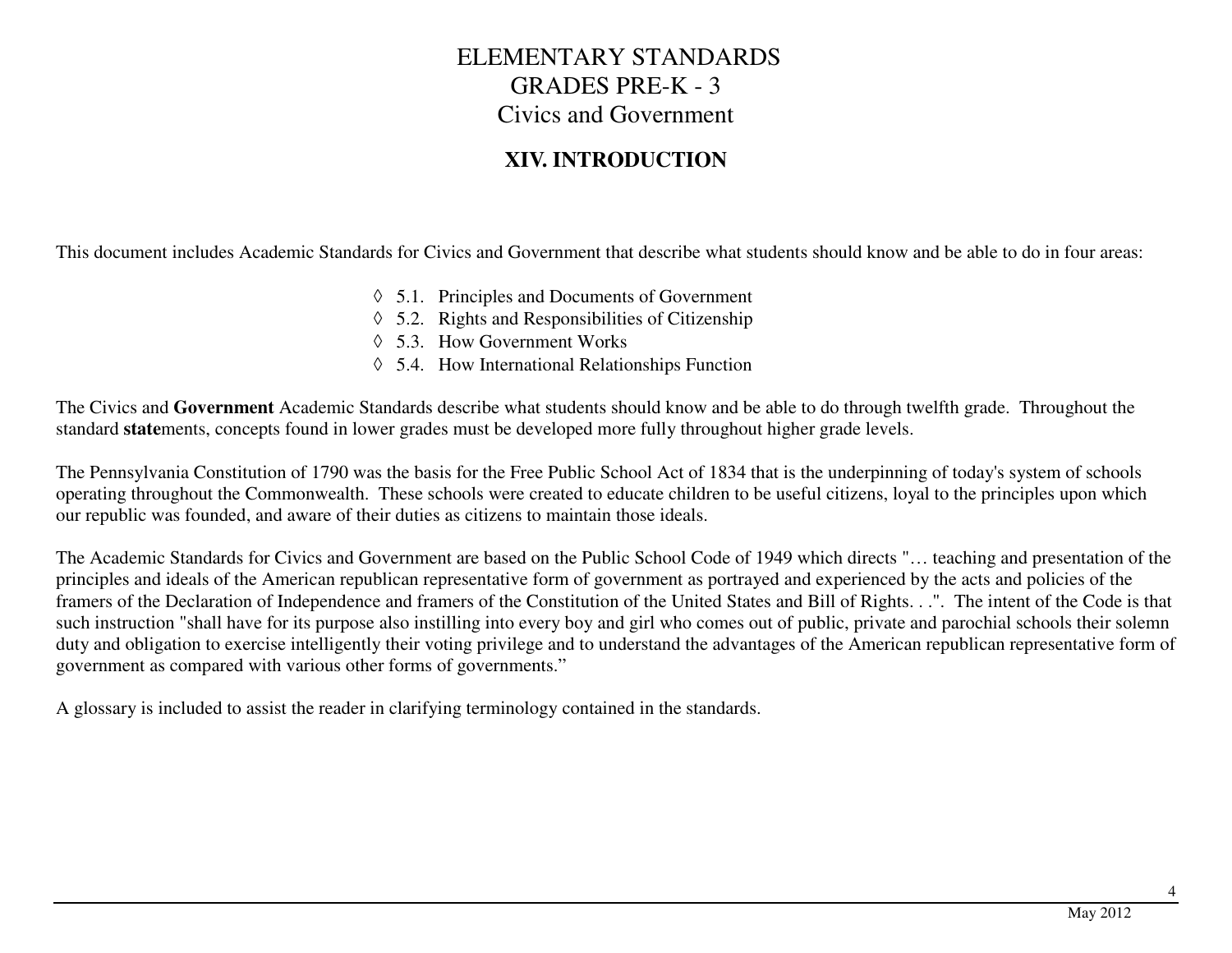|                                                | <b>5.1. Principles and Documents of Government</b>   |                                                    |                                                                                                                                           |                                                                                                                  |                                                                                                                                               |
|------------------------------------------------|------------------------------------------------------|----------------------------------------------------|-------------------------------------------------------------------------------------------------------------------------------------------|------------------------------------------------------------------------------------------------------------------|-----------------------------------------------------------------------------------------------------------------------------------------------|
|                                                | 5.1.PK. GRADE PRE-K                                  | 5.1.K. GRADE K                                     | <b>5.1.1. GRADE 1</b>                                                                                                                     | 5.1.2. GRADE 2                                                                                                   | 5.1.3. GRADE 3                                                                                                                                |
|                                                |                                                      |                                                    | Pennsylvania's public schools shall teach, challenge and support every student to realize his or her maximum potential and to acquire the |                                                                                                                  |                                                                                                                                               |
|                                                | knowledge and skills needed to:                      |                                                    |                                                                                                                                           |                                                                                                                  |                                                                                                                                               |
| of Law<br>Rule                                 | 5.1.PK.A.<br>States rules and their<br>consequences. | 5.1.K.A.<br>Explain the purpose of rules.          | 5.1.1.A.<br>Explain the purposes of rules<br>in the classroom and school<br>community.                                                    | 5.1.2.A.<br>Explain the purposes of rules<br>and their consequences in the<br>classroom and school<br>community. | 5.1.3.A.<br>Explain the purposes of<br>rules, laws, and<br>consequences.                                                                      |
| Government<br>and<br>Laws:                     | 5.1.PK.B.<br><b>Intentionally Blank</b>              | 5.1.K.B.<br>Explain the need for rules.            | 5.1.1.B.<br>Explain the importance of<br>rules in the classroom.                                                                          | 5.1.2.B.<br>Explain the importance of<br>rules in the classroom and<br>school community.                         | 5.1.3.B.<br>Explain rules and laws for<br>the classroom, school, and<br>community.                                                            |
| Principles and Ideals that Shape<br>Government | 5.1.PK.C.<br><b>Intentionally Blank</b>              | 5.1.K.C.<br>Define respect for self and<br>others. | 5.1.1.C.<br>Define equality and the<br>need to treat everyone<br>equally.                                                                 | 5.1.2.C.<br>Define fairness in working<br>with others.                                                           | 5.1.3.C.<br>Define the principles and<br>ideals shaping local<br>government.<br>• Liberty / Freedom<br>• Democracy<br>• Justice<br>• Equality |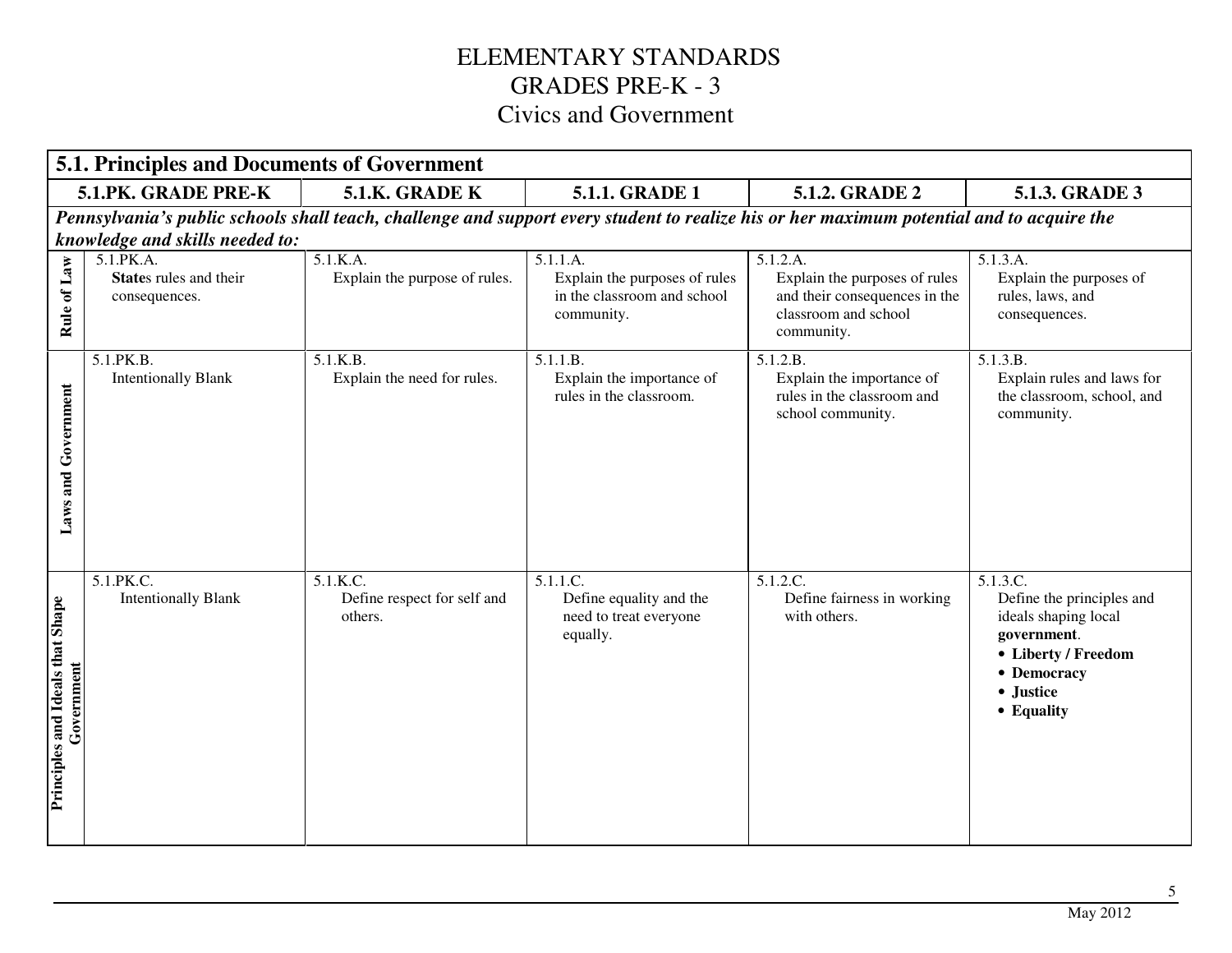|                                                                   | $\cup$ i v ic $\cup$ and $\cup$ o v chimichi<br>5.1. Principles and Documents of Government |                                                                                                                                           |                                                                                    |                                                                                                       |                                                                                                                                                                                                              |
|-------------------------------------------------------------------|---------------------------------------------------------------------------------------------|-------------------------------------------------------------------------------------------------------------------------------------------|------------------------------------------------------------------------------------|-------------------------------------------------------------------------------------------------------|--------------------------------------------------------------------------------------------------------------------------------------------------------------------------------------------------------------|
|                                                                   | 5.1.PK. GRADE PRE-K                                                                         | 5.1.K. GRADE K                                                                                                                            | 5.1.1. GRADE 1                                                                     | 5.1.2. GRADE 2                                                                                        | 5.1.3. GRADE 3                                                                                                                                                                                               |
|                                                                   |                                                                                             | Pennsylvania's public schools shall teach, challenge and support every student to realize his or her maximum potential and to acquire the |                                                                                    |                                                                                                       |                                                                                                                                                                                                              |
|                                                                   | knowledge and skills needed to:                                                             |                                                                                                                                           |                                                                                    |                                                                                                       |                                                                                                                                                                                                              |
| Pennsylvania and US Government<br>Documents and Ideals that Shape | 5.1.PK.D.<br><b>Intentionally Blank</b>                                                     | 5.1.K.D.<br><b>Intentionally Blank</b>                                                                                                    | 5.1.1.D.<br>Explain the importance of<br>written rules and laws.                   | 5.1.2.D.<br>Explain why school rules<br>are written and posted.                                       | 5.1.3.D.<br>Identify key ideas about<br>government found in<br>significant documents:<br>• Declaration of<br>Independence<br>· United States Constitution<br>• Bill of Rights<br>· Pennsylvania Constitution |
| Individual Rights                                                 | 5.1.PK.E.<br><b>Intentionally Blank</b>                                                     | 5.1.K.E.<br>Demonstrate responsibilities<br>in the classroom.                                                                             | 5.1.1.E.<br>Describe students'<br>responsibilities in the school<br>and community. | 5.1.2.E.<br>Describe citizens'<br>responsibilities to the state<br>of Pennsylvania and the<br>nation. | 5.1.3.E.<br>Identify the rights of an<br>American citizen.                                                                                                                                                   |
| Symbols                                                           | 5.1.PK.F.<br>Identify basic American<br>symbols (e.g., American<br>flag).                   | 5.1.K.F.<br><b>Identify significant American</b><br>holidays and their symbols.                                                           | 5.1.1.F.<br>Identify national symbols.                                             | 5.1.2.F.<br>Identify state symbols.                                                                   | 5.1.3.F.<br>Identify state symbols,<br>national symbols, and<br>national holidays.                                                                                                                           |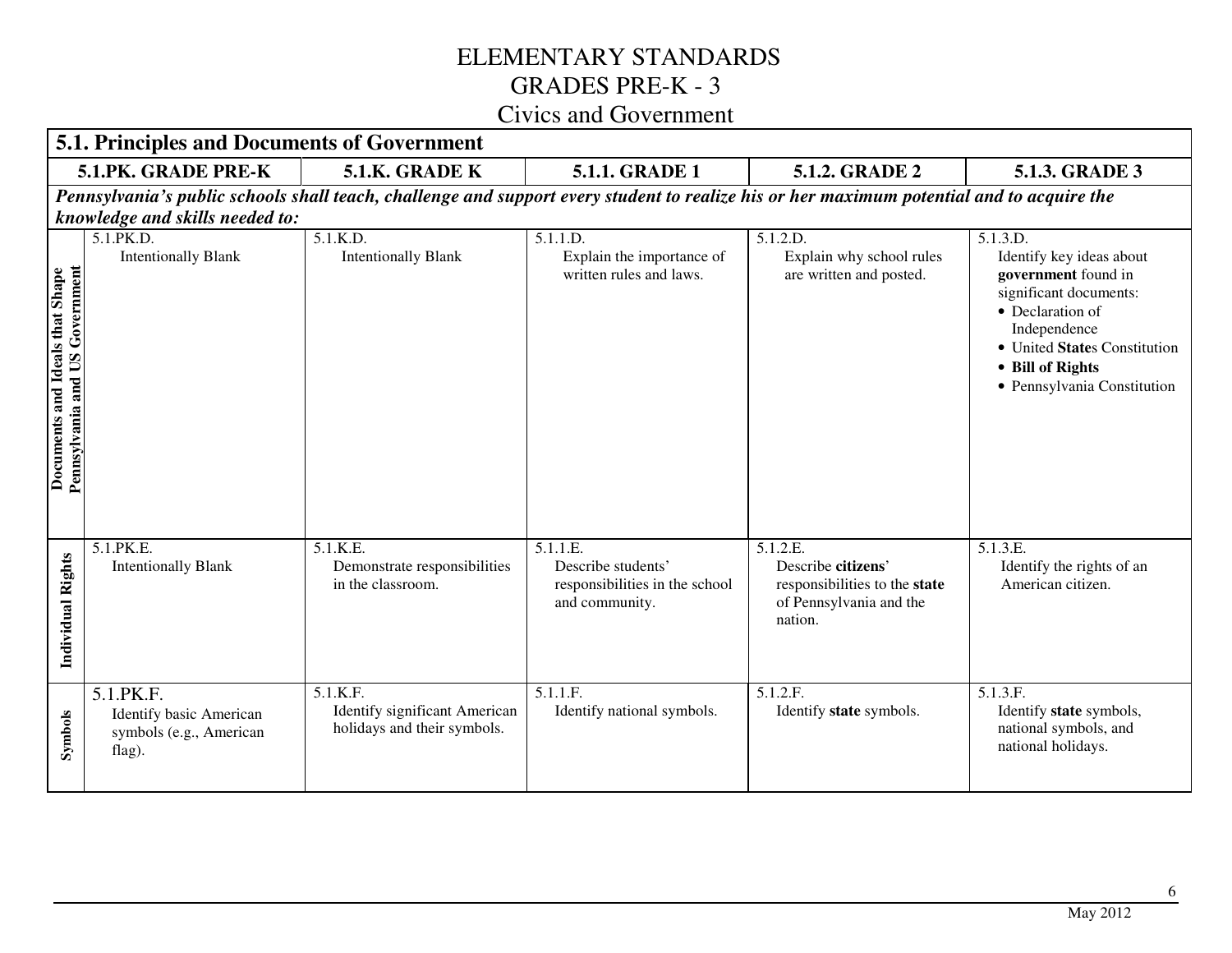|                                       | 5.2. Rights and Responsibilities of Citizens hip                                            |                                                                                                  |                                                                                                                                           |                                                                                                                  |                                                                                                                        |
|---------------------------------------|---------------------------------------------------------------------------------------------|--------------------------------------------------------------------------------------------------|-------------------------------------------------------------------------------------------------------------------------------------------|------------------------------------------------------------------------------------------------------------------|------------------------------------------------------------------------------------------------------------------------|
|                                       | 5.2.PK. GRADE PK                                                                            | <b>5.2.K. GRADE K</b>                                                                            | 5.2.1. GRADE 1                                                                                                                            | 5.2.2. GRADE 2                                                                                                   | 5.2.3. GRADE 3                                                                                                         |
|                                       | knowledge and skills needed to:                                                             |                                                                                                  | Pennsylvania's public schools shall teach, challenge and support every student to realize his or her maximum potential and to acquire the |                                                                                                                  |                                                                                                                        |
| Civics Rights and<br>Responsibilities | 5.2.PK.A.<br>Identify self membership of<br>a group such as the class or<br>family.         | 5.2.K.A<br>Identify responsibilities at<br>school.                                               | 5.2.1.A.<br>Identify and explain the<br>importance of responsibilities<br>at school and at home.                                          | 5.2.2.A<br>Identify and explain the<br>importance of<br>responsibilities at school at<br>home and the community. | 5.2.3.A.<br>Identify personal rights and<br>responsibilities.                                                          |
| Conflict and<br>Resolution            | 5.2.PK.B.<br>Identify a problem and<br>discuss possible solutions<br>with adult assistance. | 5.2.K.B.<br>Identify a problem and<br>discuss possible solutions.                                | 5.2.1.B.<br>Identify a problem and<br>attempt to solve with adult or<br>peer assistance.                                                  | 5.2.2.B.<br>Identify a problem and<br>probable solution.                                                         | 5.2.3.B.<br>Identify the sources of<br>conflict and disagreement<br>and different ways conflict<br>can be resolved.    |
| Leadership and Public<br>Service      | 5.2.PK.C.<br><b>Intentionally Blank</b>                                                     | 5.2.K.C.<br>Identify classroom<br>projects/activities that<br>support leadership and<br>service. | 5.2.1.C.<br>Identify school projects /<br>activities that support<br>leadership and public<br>service.                                    | 5.2.2.C.<br>Identify community<br>projects/activities that<br>support leadership and<br>public service.          | 5.2.3.C.<br>Identify leadership and<br>public service opportunities<br>in the school, community,<br>state, and nation. |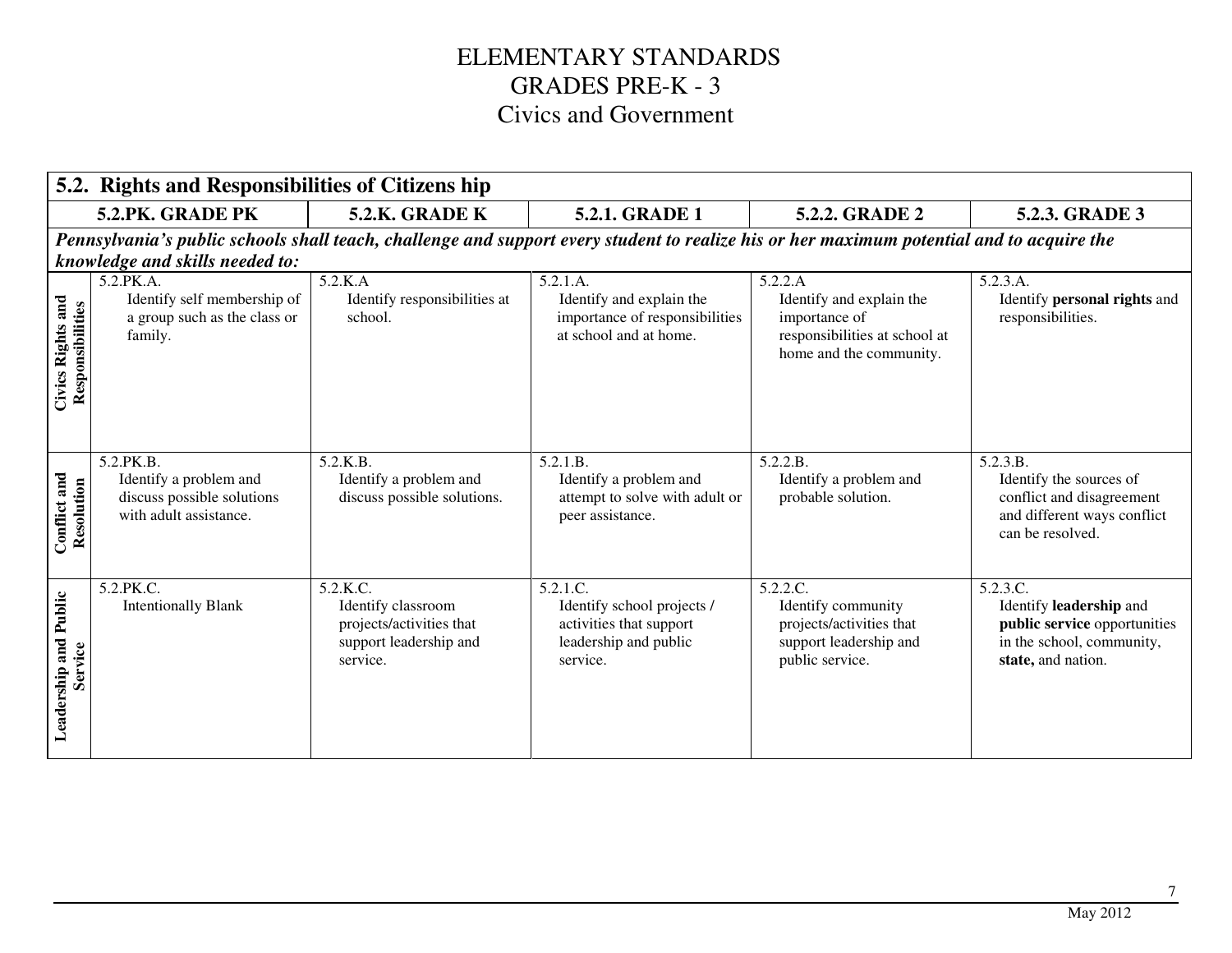## ELEMENTARY STANDARDS GRADES PRE-K - 3

#### Civics and Government

|                                                      | 5.2. Rights and Responsibilities of Citizens hip                                                                                                                             |                                                           |                                                     |                                                        |                                                                                         |  |
|------------------------------------------------------|------------------------------------------------------------------------------------------------------------------------------------------------------------------------------|-----------------------------------------------------------|-----------------------------------------------------|--------------------------------------------------------|-----------------------------------------------------------------------------------------|--|
|                                                      | 5.2.PK. GRADE PK                                                                                                                                                             | <b>5.2.K. GRADE K</b>                                     | <b>5.2.1. GRADE 1</b>                               | <b>5.2.2. GRADE 2</b>                                  | 5.2.3. GRADE 3                                                                          |  |
|                                                      | Pennsylvania's public schools shall teach, challenge and support every student to realize his or her maximum potential and to acquire the<br>knowledge and skills needed to: |                                                           |                                                     |                                                        |                                                                                         |  |
| t and<br>Citize<br>Competent<br>sible<br>espons<br>≃ | 5.2.PK.D.<br><b>Intentionally Blank</b>                                                                                                                                      | $5.2$ .K.D.<br>Explain responsible<br>classroom behavior. | 5.2.1.D.<br>Explain responsible school<br>behavior. | 5.2.2.D.<br>Explain responsible<br>community behavior. | 5.2.3.D.<br>Describe how citizens<br>participate in school and<br>community activities. |  |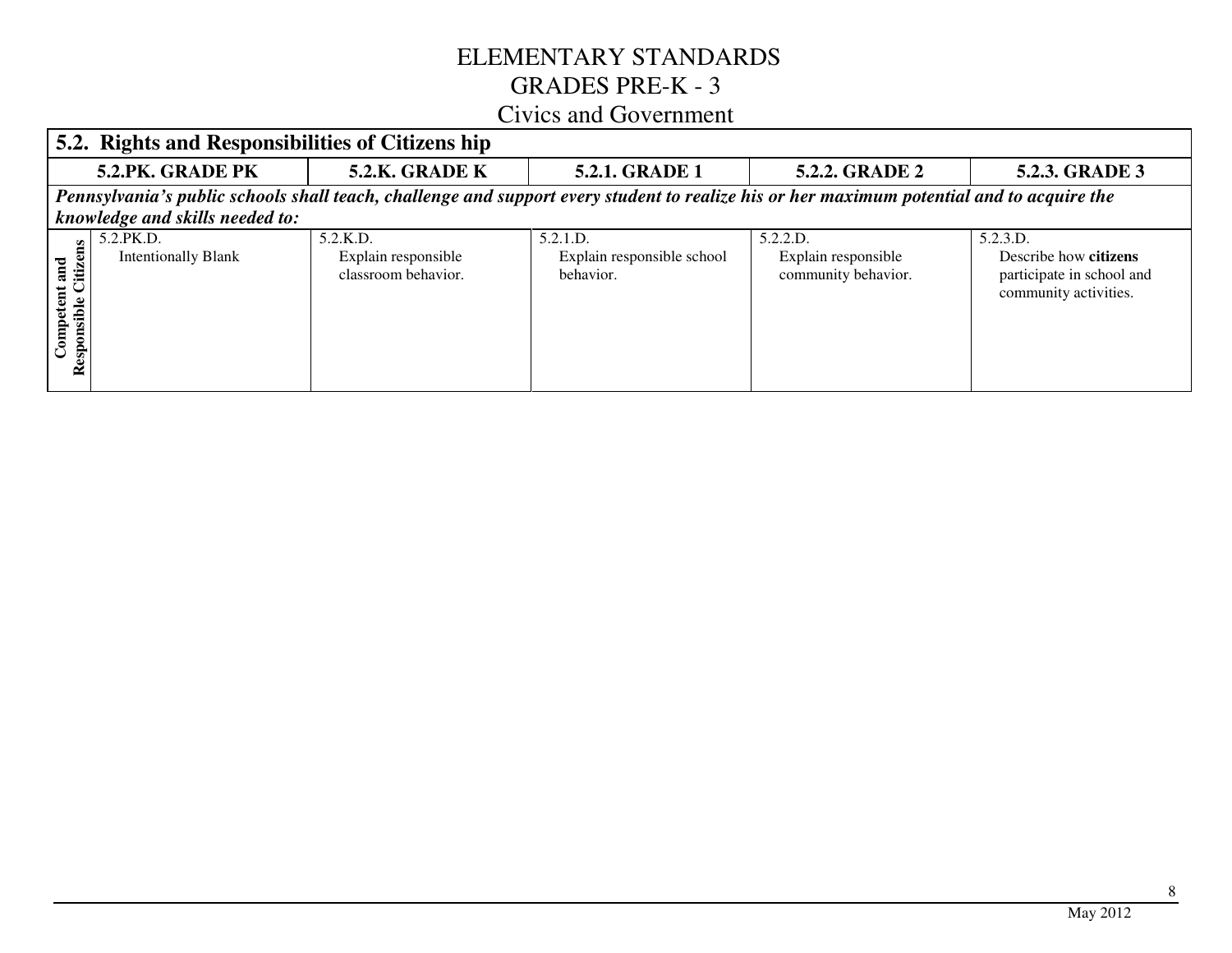|                                                          | <b>5.3. How Government Works</b>                                                    |                                                                                                                                           |                                                                                                                   |                                                                                                       |                                                                        |
|----------------------------------------------------------|-------------------------------------------------------------------------------------|-------------------------------------------------------------------------------------------------------------------------------------------|-------------------------------------------------------------------------------------------------------------------|-------------------------------------------------------------------------------------------------------|------------------------------------------------------------------------|
|                                                          | 5.3.PK. GRADE PK                                                                    | 5.3.K. GRADE K                                                                                                                            | 5.3.1. GRADE 1                                                                                                    | 5.3.2. GRADE 2                                                                                        | 5.3.3. GRADE 3                                                         |
|                                                          | knowledge and skills needed to:                                                     | Pennsylvania's public schools shall teach, challenge and support every student to realize his or her maximum potential and to acquire the |                                                                                                                   |                                                                                                       |                                                                        |
| Government<br><b>Branches</b> of                         | 5.3.PK.A.<br><b>Intentionally Blank</b>                                             | $\overline{5.3.K.A.}$<br><b>Intentionally Blank</b>                                                                                       | 5.3.1.A.<br>Identify the roles of local<br>government (fire, police,<br>$etc.$ ).                                 | 5.3.2.A.<br>Identify the role<br>government plays in the<br>community (education,<br>transportation). | 5.3.3.A.<br>Identify the roles of the three<br>branches of government. |
| Structure, Organization, and Operation of<br>Governments | 5.3.PK.B.<br><b>Intentionally Blank</b>                                             | 5.3.K.B.<br>Identify the role of adults in<br>authority at home or in<br>school.                                                          | 5.3.1.B.<br>Identify the services of local<br>government.                                                         | 5.3.2.B.<br>Identify local government<br>leaders.                                                     | 5.3.3.B.<br>Identify how laws are made<br>in the local community.      |
| Government<br>Services                                   | 5.3.PK.C.<br>Identify community workers<br>through their uniforms and<br>equipment. | 5.3.K.C.<br>Identify roles of fire fighters,<br>police officers, and<br>emergency workers.                                                | 5.3.1.C.<br>Identify the value of fire<br>fighters, police officers and<br>emergency workers in the<br>community. | 5.3.2.C.<br>Identify other types of<br>services provided by local<br>government.                      | 5.3.3.C.<br>Identify services performed<br>by the local government.    |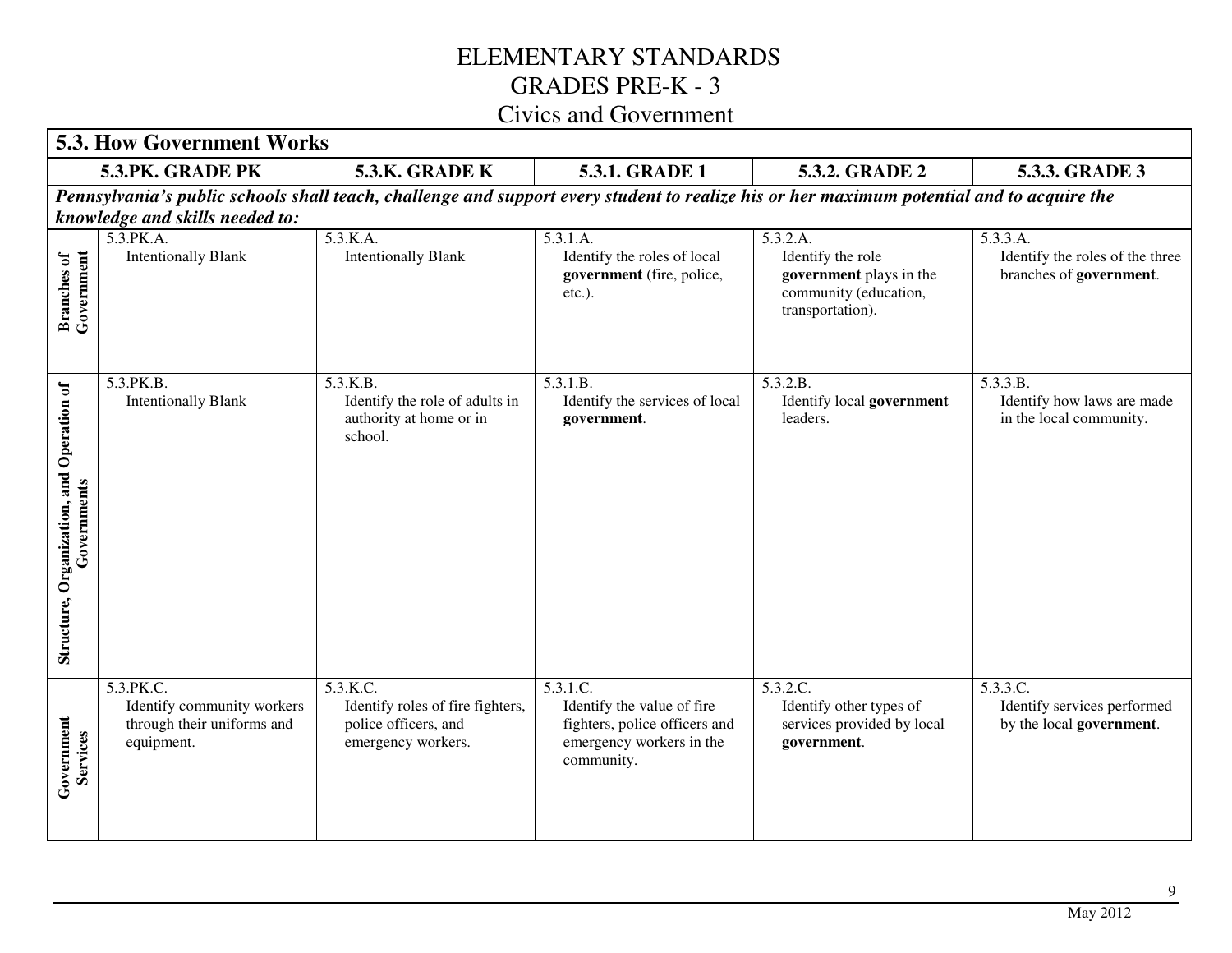| <b>5.3. How Government Works</b>              |                                         |                                        |                                                                                                                                                |                                                                                                                                     |                                                                            |
|-----------------------------------------------|-----------------------------------------|----------------------------------------|------------------------------------------------------------------------------------------------------------------------------------------------|-------------------------------------------------------------------------------------------------------------------------------------|----------------------------------------------------------------------------|
|                                               | 5.3.PK. GRADE PK                        | 5.3.K. GRADE K                         | 5.3.1. GRADE 1                                                                                                                                 | 5.3.2. GRADE 2                                                                                                                      | 5.3.3. GRADE 3                                                             |
|                                               | knowledge and skills needed to:         |                                        | Pennsylvania's public schools shall teach, challenge and support every student to realize his or her maximum potential and to acquire the      |                                                                                                                                     |                                                                            |
| Leadership and Political<br>Elections         | 5.3.PK.D.<br><b>Intentionally Blank</b> | 5.3.K.D.<br><b>Intentionally Blank</b> | 5.3.1.D.<br>Identify positions of<br>authority in the classroom<br>community.                                                                  | 5.3.2.D.<br>Identify positions of<br>authority at school.                                                                           | 5.3.3.D.<br>Identify positions of<br>authority at school and<br>community. |
| <b>Election Process</b><br>of the<br>Elements | 5.3.PK.E.<br><b>Intentionally Blank</b> | 5.3.K.E.<br><b>Intentionally Blank</b> | 5.3.1.E.<br>Identify situations in the<br>school or community when<br>it is beneficial to have an<br>elected official represent the<br>people. | 5.3.2.E.<br>Describe situations in the<br>state or nation when having<br>an elected official represent<br>the people is beneficial. | 5.3.3.E.<br>Explain the purpose for<br>elections.                          |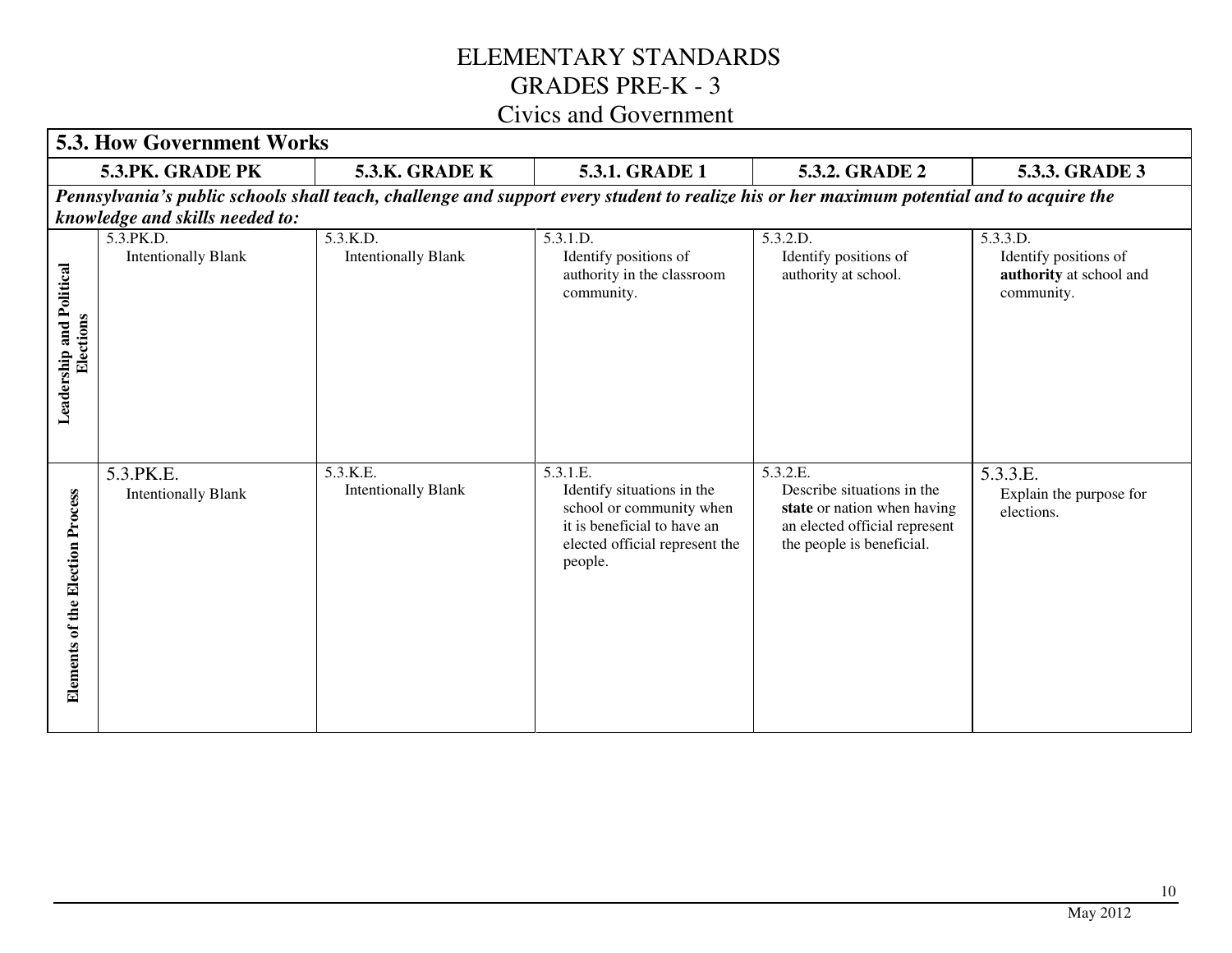|                                  | <b>5.3. How Government Works</b>                                                       |                                                                                      |                                                                                                                                               |                                                                                                                                            |                                                                                       |
|----------------------------------|----------------------------------------------------------------------------------------|--------------------------------------------------------------------------------------|-----------------------------------------------------------------------------------------------------------------------------------------------|--------------------------------------------------------------------------------------------------------------------------------------------|---------------------------------------------------------------------------------------|
|                                  | 5.3.PK. GRADE PK                                                                       | 5.3.K. GRADE K                                                                       | 5.3.1. GRADE 1                                                                                                                                | 5.3.2. GRADE 2                                                                                                                             | 5.3.3. GRADE 3                                                                        |
|                                  | knowledge and skills needed to:                                                        |                                                                                      |                                                                                                                                               | Pennsylvania's public schools shall teach, challenge and support every student to realize his or her maximum potential and to acquire the  |                                                                                       |
| Conflict and the<br>Court System | 5.3. PK.F.<br>Identify appropriate<br>behaviors for responsible<br>classroom citizens. | 5.3.K.F.<br>Identify and explain<br>behaviors for responsible<br>classroom citizens. | 5.3.1.F.<br>Identify and explain<br>behaviors for responsible<br>classroom citizens and<br>possible consequences for<br>inappropriate action. | 5.3.2.F.<br>Identify and explain<br>behaviors for responsible<br>school citizens and possible<br>consequences for<br>inappropriate action. | 5.3.3.F.<br>Explain how an action may<br>be just or unjust.                           |
| Interest Groups                  | 5.3.PK.G.<br><b>Intentionally Blank</b>                                                | 5.3.K.G.<br><b>Intentionally Blank</b>                                               | 5.3.1.G.<br><b>Intentionally Blank</b>                                                                                                        | 5.3.2.G.<br><b>Intentionally Blank</b>                                                                                                     | 5.3.3.G.<br>Identify individual interests<br>and explain ways to<br>influence others. |
| Media Influences                 | 5.3.4.H.<br><b>Intentionally Blank</b>                                                 | 5.3.5.H.<br><b>Intentionally Blank</b>                                               | 5.3.6.H.<br>Explain how information<br>/news is conveyed to the<br>public.                                                                    | 5.3.7.H.<br>Identify different forms of<br>media.                                                                                          | 5.3.3.H.<br>Explain how the media can<br>impact government.                           |
| Taxes                            | 5.3.PK.I.<br><b>Intentionally Blank</b>                                                | 5.3.K.I.<br><b>Intentionally Blank</b>                                               | 5.3.1.I.<br>Provide examples of<br>taxation.                                                                                                  | 5.3.2.I.<br>Define taxes and why they<br>are paid.                                                                                         | 5.3.3.1<br>Explain the role of taxes in<br>operating government.                      |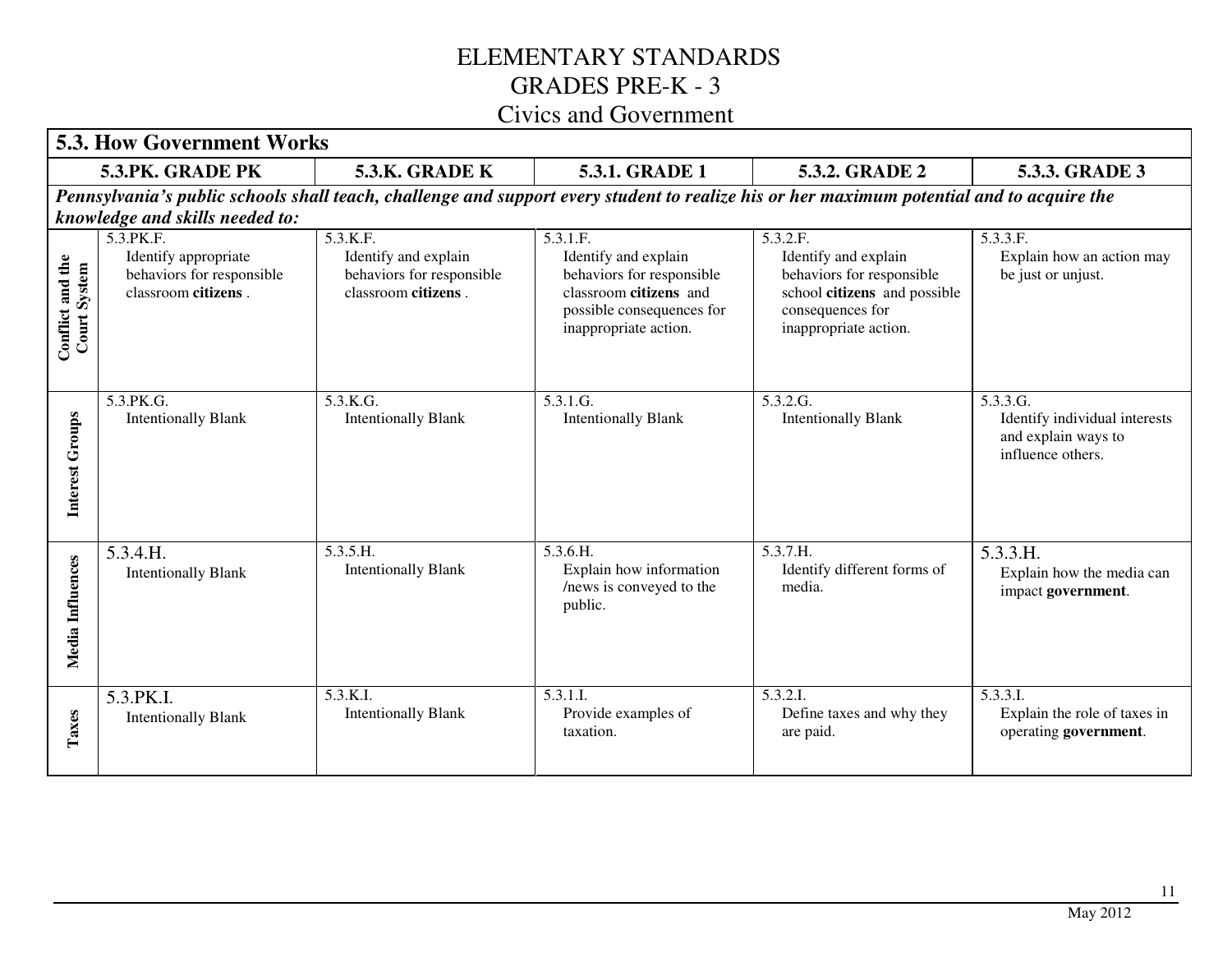#### **5.3. How Government Works 5.3.PK. GRADE PK**  5.3.K. GRADE K 5.3.1. GRADE 1 5.3.2. GRADE 2 **5.3.3. GRADE 3**  *Pennsylvania's public schools shall teach, challenge and support every student to realize his or her maximum potential and to acquire the knowledge and skills needed to:*5.3.5.J. 5.3.4.J. 5.3.6.J. 5.3.7.J. 5.3.3.J. Intentionally Blank Describe situations where Identify the responsibilities Intentionally Blank Identify key ideals of the Systems of<br>Government **Government Systems of**  voting eases conflict. of voters after the vote. form of **government** practiced in the United States.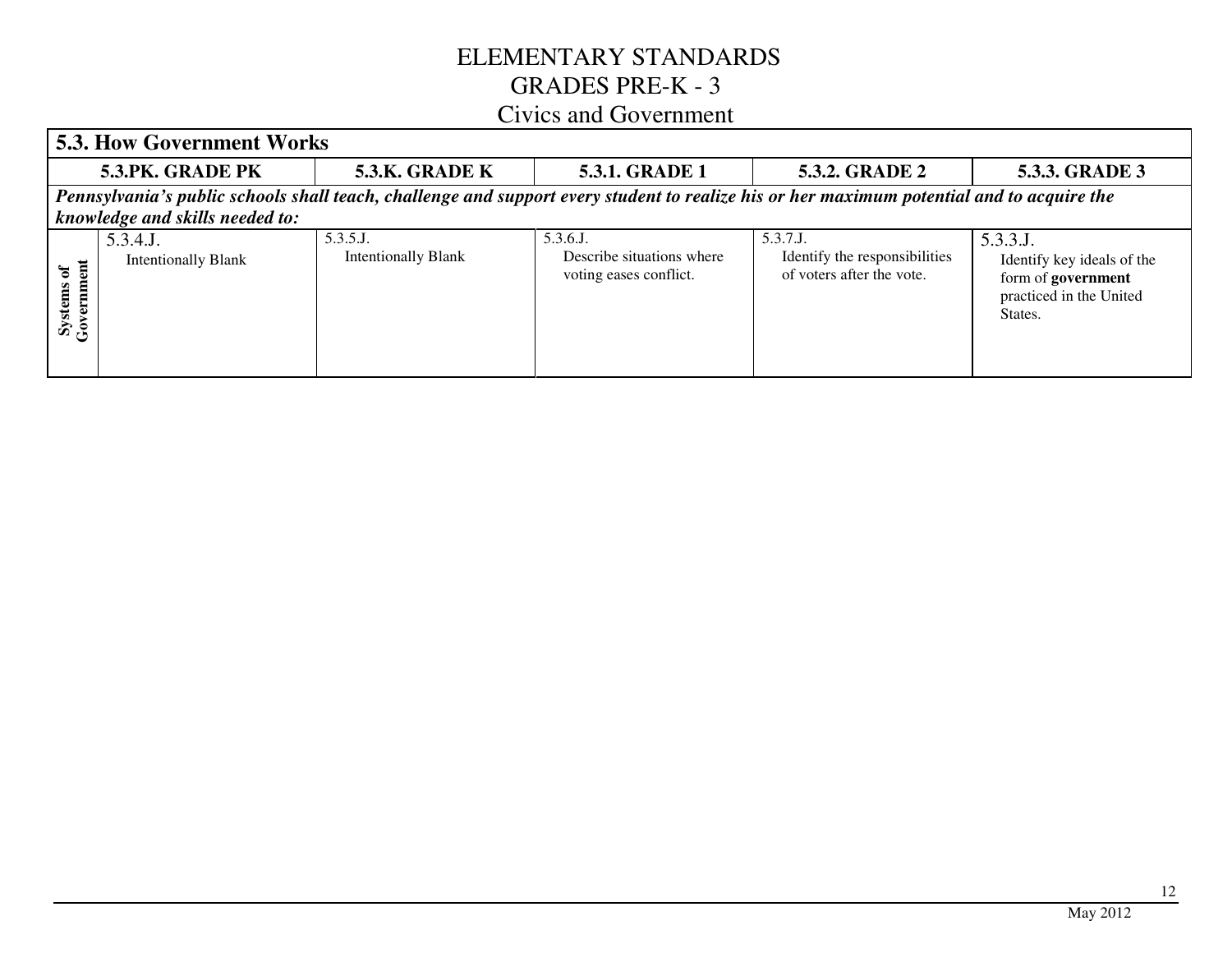|                                    | <b>5.4. How International Relationships Function</b> |                                                         |                                                                                                                                           |                                                                                     |                                                                      |
|------------------------------------|------------------------------------------------------|---------------------------------------------------------|-------------------------------------------------------------------------------------------------------------------------------------------|-------------------------------------------------------------------------------------|----------------------------------------------------------------------|
|                                    | 5.4.PK. GRADE PK                                     | <b>5.4.K. GRADE K</b>                                   | 5.4.1. GRADE 1                                                                                                                            | 5.4.2. GRADE 2                                                                      | 5.4.3. GRADE 3                                                       |
|                                    | knowledge and skills needed to:                      |                                                         | Pennsylvania's public schools shall teach, challenge and support every student to realize his or her maximum potential and to acquire the |                                                                                     |                                                                      |
| <b>Countries and<br/>Conflicts</b> | 5.4.PK.A.<br><b>Intentionally Blank</b>              | 5.4.K.A.<br>Identify conflict in the<br>classroom.      | 5.4.1.A.<br>Identify ways to avoid<br>conflict.                                                                                           | 5.4.2.A.<br>Explain examples of conflict<br>in the community, state, and<br>nation. | 5.4.3.A.<br>Identify conflicts in the<br>world using a map/globe.    |
| <b>Tools of Foreign</b><br>Policy  | 5.4.PK.B.<br><b>Intentionally Blank</b>              | 5.4.K.B.<br>Identify how students can<br>work together. | 5.4.1.B.<br>Describe how classrooms<br>can work together.                                                                                 | 5.4.2.B.<br>Identify ways that countries<br>can work together.                      | 5.4.3.B.<br>Describe the roles of world<br>leaders.                  |
| Organizations<br>International     | 5.4.PK.C.<br><b>Intentionally Blank</b>              | 5.4.K.C.<br><b>Intentionally Blank</b>                  | 5.4.1.C.<br><b>Intentionally Blank</b>                                                                                                    | 5.4.2.C.<br>Explain why nations need to<br>work together for peace.                 | 5.4.3.C.<br>Identify the role of the<br>United Nations in the world. |
| Media and Its<br>Influence         | 5.4.PK.D.<br><b>Intentionally Blank</b>              | 5.4.K.D.<br><b>Intentionally Blank</b>                  | 5.4.1.D.<br>Identify different means of<br>receiving information/news.                                                                    | 5.4.2.D.<br>Identify the different types<br>of media.                               | 5.4.3.D.<br>Describe the different roles<br>of the media.            |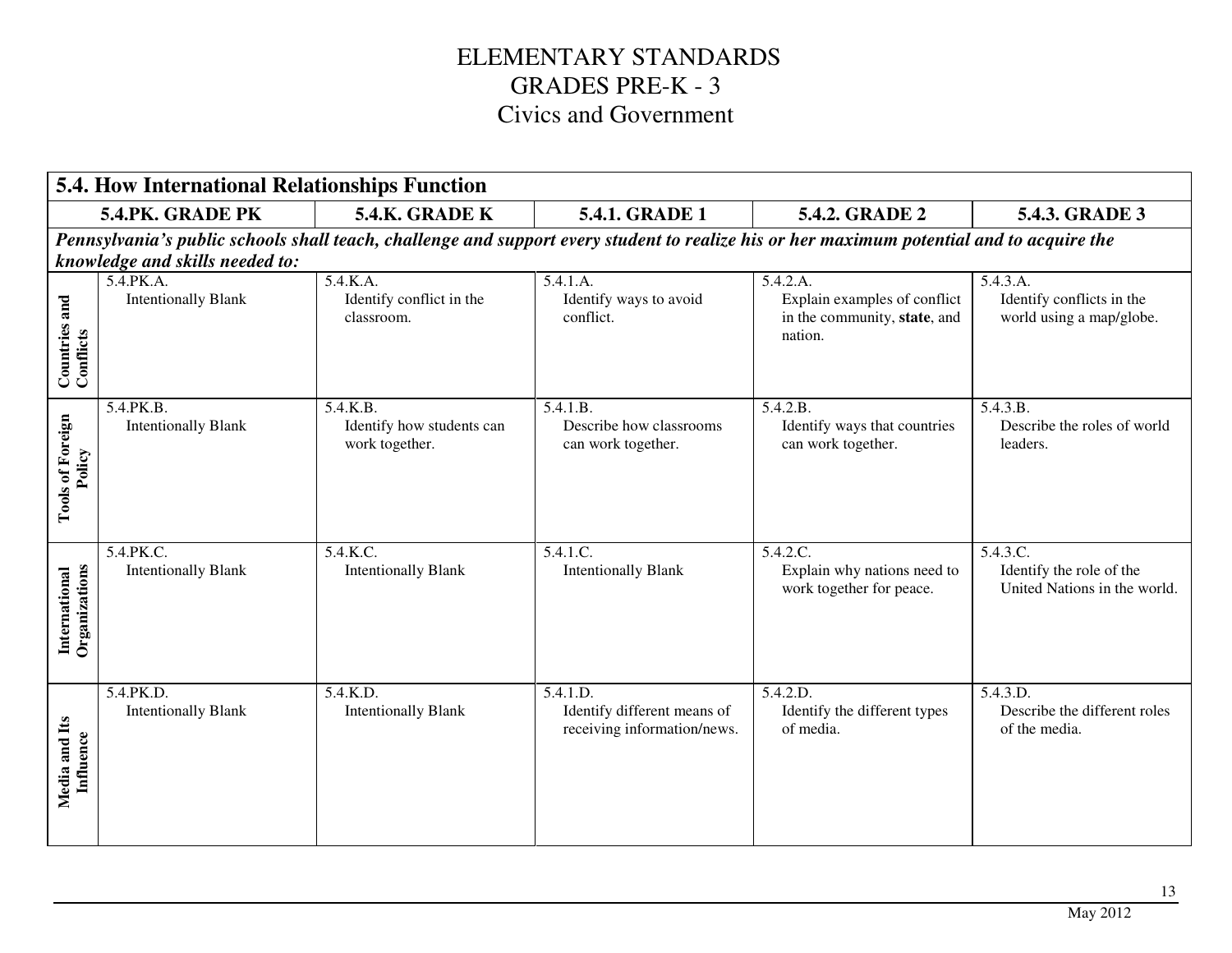# ELEMENTARY STANDARDS GRADES PRE-K - 3

#### Civics and Government

|                                                     | <b>5.4. How International Relationships Function</b> |                                        |                                                                         |                                                                                                                                           |                                                                      |
|-----------------------------------------------------|------------------------------------------------------|----------------------------------------|-------------------------------------------------------------------------|-------------------------------------------------------------------------------------------------------------------------------------------|----------------------------------------------------------------------|
|                                                     | 5.4.PK. GRADE PK                                     | <b>5.4.K. GRADE K</b>                  | <b>5.4.1. GRADE 1</b>                                                   | <b>5.4.2. GRADE 2</b>                                                                                                                     | <b>5.4.3. GRADE 3</b>                                                |
|                                                     |                                                      |                                        |                                                                         | Pennsylvania's public schools shall teach, challenge and support every student to realize his or her maximum potential and to acquire the |                                                                      |
|                                                     | knowledge and skills needed to:                      |                                        |                                                                         |                                                                                                                                           |                                                                      |
| <b>Influenced</b><br>≌.<br>Policy<br>Foreign<br>How | 5.4.PK.E.<br><b>Intentionally Blank</b>              | 5.4.K.E.<br><b>Intentionally Blank</b> | 5.4.1.E.<br>Explain how a classroom<br>community reaches<br>compromise. | 5.4.2.E.<br>Explain how a community<br>reaches compromise.                                                                                | 5.4.3.E.<br>Explain compromise as a<br>conflict resolution strategy. |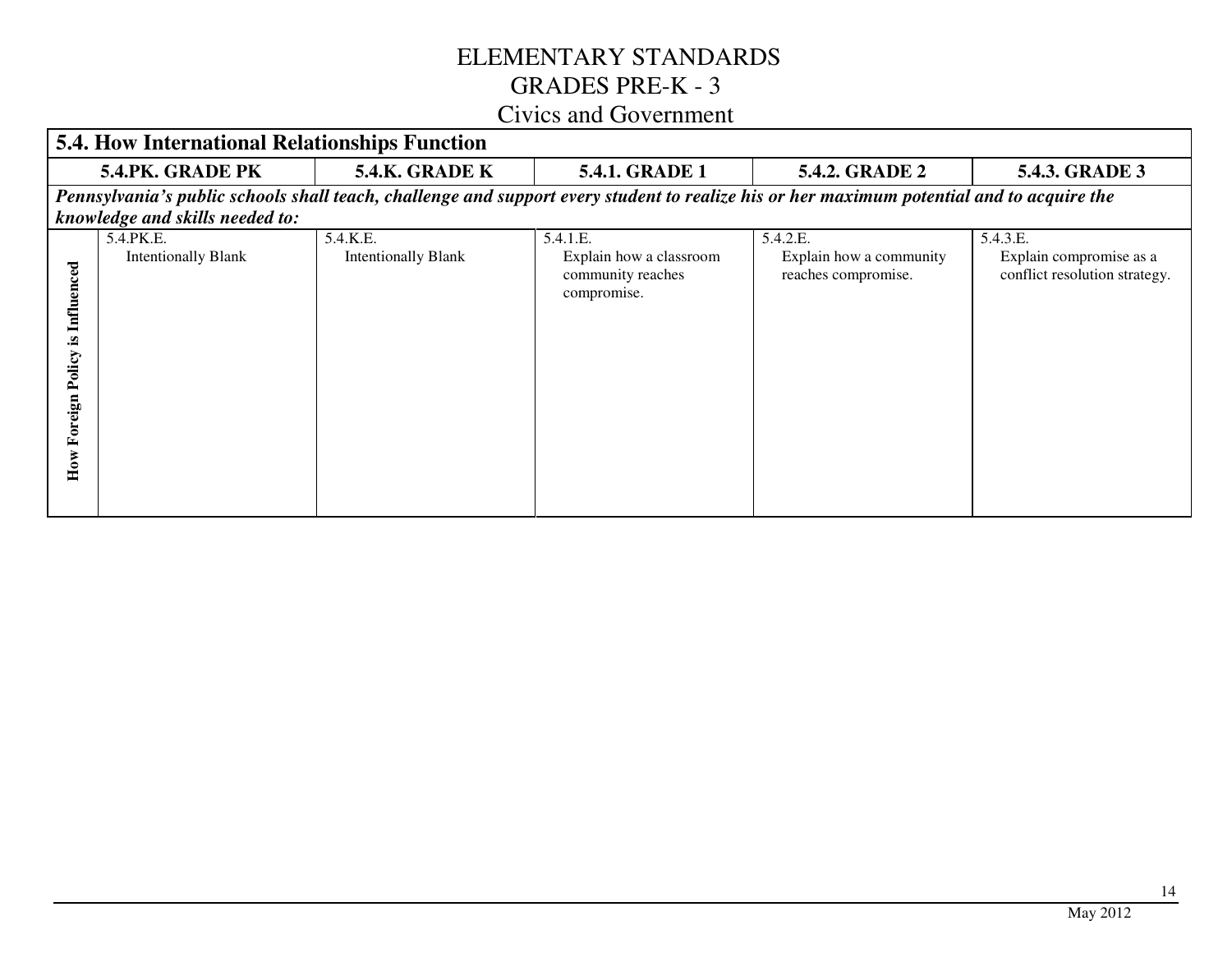| <b>Amendment (Constitutional):</b> | Changes in or additions to a constitution. Proposed by a two-thirds vote of both houses of Congress or<br>by a convention called by Congress at the request of two-thirds of the <b>state</b> legislatures. Ratified by<br>approval of three-fourths of the states.                                                                                   |
|------------------------------------|-------------------------------------------------------------------------------------------------------------------------------------------------------------------------------------------------------------------------------------------------------------------------------------------------------------------------------------------------------|
| <b>Authority:</b>                  | Right to control or direct the actions of others, legitimized by law, morality, custom or consent.                                                                                                                                                                                                                                                    |
| <b>Bill of Rights:</b>             | First Ten Amendments to the Constitution. Ratified in 1791, these amendments limit government power<br>and protect basic rights and liberties of individuals.                                                                                                                                                                                         |
| <b>Checks and Balances:</b>        | Constitutional mechanisms that authorize each branch of <b>government</b> to share powers with the other<br>branches and thereby check their activities. For example, the president may veto legislation passed by<br>Congress; the Senate must confirm major executive appointments and the courts may declare acts of<br>Congress unconstitutional. |
| <b>Citizen:</b>                    | Member of a political society who therefore owes allegiance to and is entitled to protection by and from<br>the government.                                                                                                                                                                                                                           |
| <b>Citizenship:</b>                | Status of being a member of a state; one who owes allegiance to the government and is entitled to<br>protection by and from the government.                                                                                                                                                                                                           |
| <b>Civic Life:</b>                 | A manner of existence of an individual concerned with the affairs of communities and the common good<br>rather than solely in pursuit of private and personal interests.                                                                                                                                                                              |
| <b>Civil Rights:</b>               | Protections and privileges given to all United States citizens by the Constitution and Bill of Rights.                                                                                                                                                                                                                                                |
| <b>Common or Public Good:</b>      | Benefit or interest of a politically organized society as a whole.                                                                                                                                                                                                                                                                                    |
| <b>Conflict Resolution:</b>        | The process of attempting to solve a dispute or conflict.                                                                                                                                                                                                                                                                                             |
| <b>Country:</b>                    | The acceptable political boundaries or borders recognized throughout the world.                                                                                                                                                                                                                                                                       |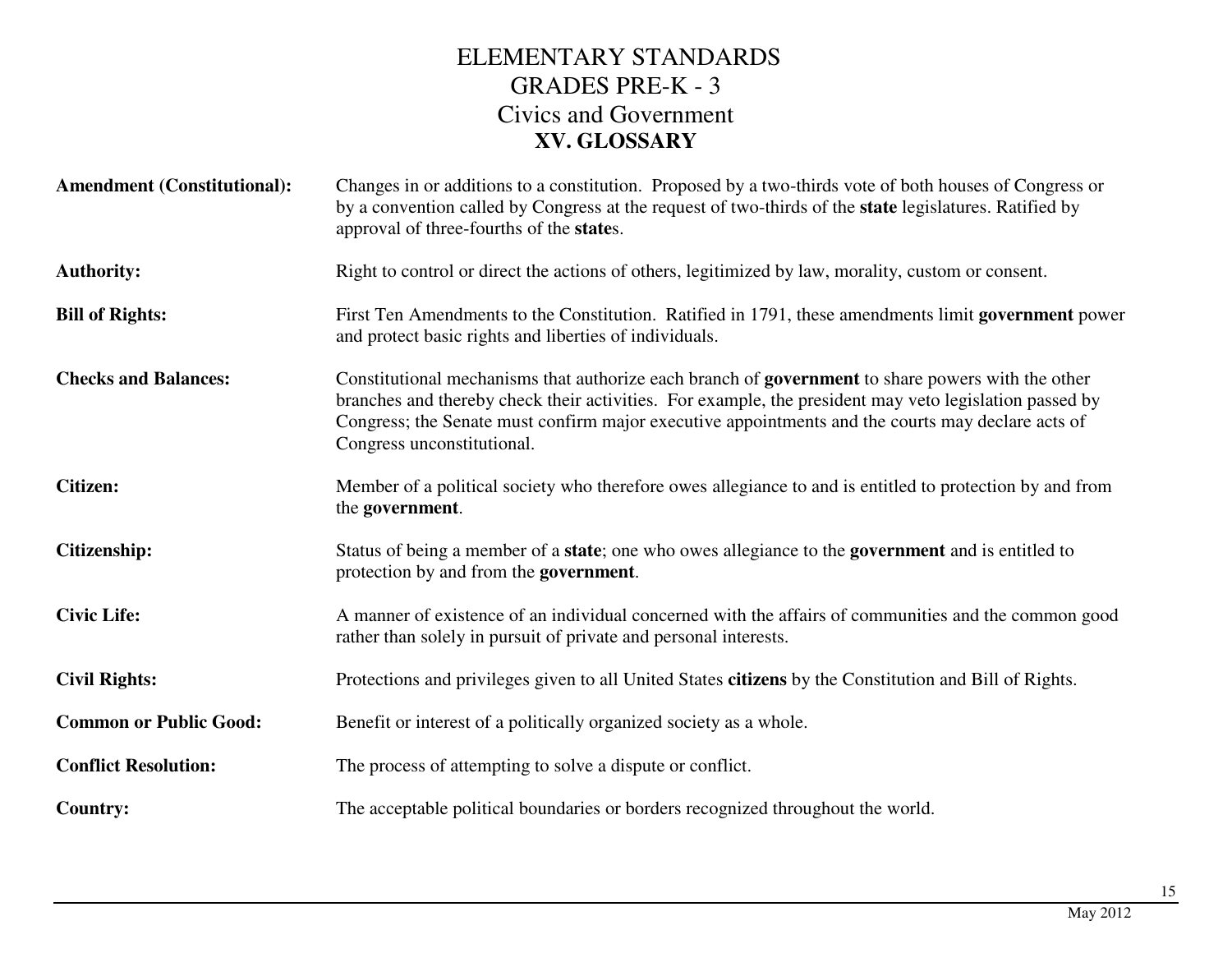#### ELEMENTARY STANDARDS GRADES PRE-K - 3

### Civics and Government

| <b>Democracy:</b>               | Form of government in which political control is exercised by the people, either directly or through their<br>elected representatives.                                                                                                  |
|---------------------------------|-----------------------------------------------------------------------------------------------------------------------------------------------------------------------------------------------------------------------------------------|
| Diplomacy:                      | The art and practice of conducting negotiations between nations.                                                                                                                                                                        |
| <b>Direct Democracy:</b>        | Form of <b>government</b> in which the people completely exercise political decisions.                                                                                                                                                  |
| <b>Documents of Government:</b> | Papers necessary for the organization and powers of government.                                                                                                                                                                         |
| <b>Electoral College:</b>       | The group of presidential electors that casts the official votes for President after the presidential election.<br>Each state has a number of electors equal to the total of its members in the Senate and House of<br>Representatives. |
| <b>Equal Protection:</b>        | An idea that no individual or group may receive special privileges from nor be unjustly discriminated<br>against by the political authority of the legal system.                                                                        |
| <b>Equality:</b>                | The condition of possessing substantially the same rights, privileges and immunities, and being<br>substantially responsible for the same duties as other members of society.                                                           |
| <b>Foreign Policy:</b>          | Actions of the federal government directed to matters beyond United States' borders, especially relations<br>with other countries.                                                                                                      |
| <b>Government:</b>              | Institutions and procedures through which a territory and its people are ruled.                                                                                                                                                         |
| <b>Individual Rights:</b>       | Just claims due a person by law, morality or tradition as opposed to those due to groups.                                                                                                                                               |
| <b>Interest Group:</b>          | Organized body of individuals who share same goals and try to influence public policy to meet those<br>goals.                                                                                                                           |
| Justice:                        | That which may be obtained through fair distribution of benefits and burdens, fair correction of wrongs<br>and injuries, or use of fair procedures in gathering information and making decisions.                                       |
| Leadership:                     | State or condition of one who guides or governs.                                                                                                                                                                                        |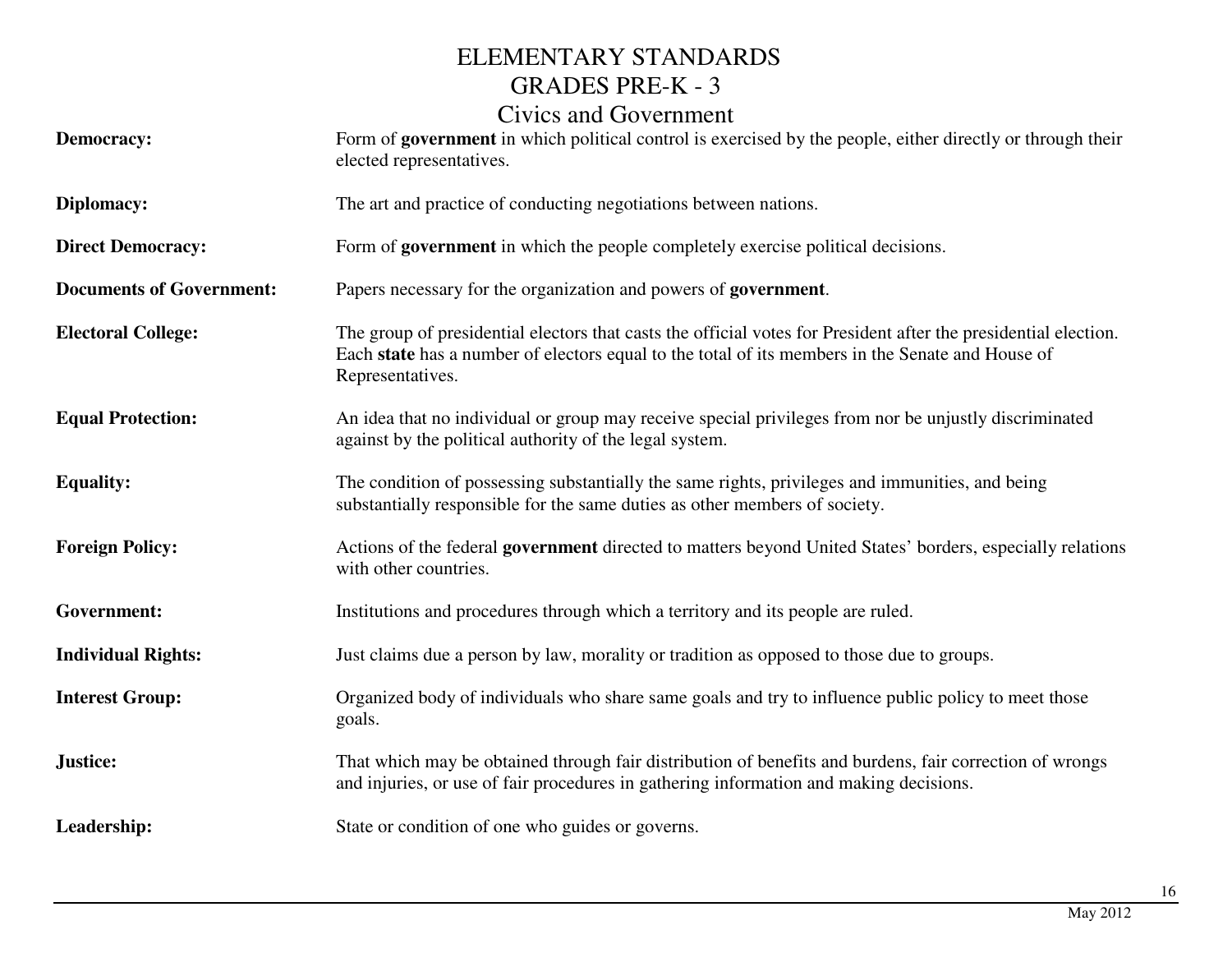| Liberalism:                  | Clynus and Ovvermindin<br>A perspective on international politics that is based on a positive view of human nature, the inevitability<br>of social progress and the harmony of interests.                                  |
|------------------------------|----------------------------------------------------------------------------------------------------------------------------------------------------------------------------------------------------------------------------|
| Liberty:                     | Freedom from restraint under conditions essential to the equal enjoyment of the same right by others.                                                                                                                      |
| <b>Mass Media:</b>           | Television, radio, newspapers, magazines, and other means of popular communication.                                                                                                                                        |
| <b>Nation:</b>               | Tends to refer to an ethnic group with a cultural and social community. A self-defined cultural<br>community with a common identity and a common origin that spans generations                                             |
| <b>Nationalism:</b>          | A feeling of pride or passionate identification with a <b>state</b> on the part of its <b>citizens</b> .                                                                                                                   |
| <b>Personal Rights:</b>      | Private legal privileges and decisions that individuals are free to participate in without<br>intervention from government. Personal rights would include the right to vote, petition, assemble and<br>seek public office. |
| <b>Political Party:</b>      | Any group, however loosely organized, that seeks to elect government officials under a given label.                                                                                                                        |
| <b>Political Philosophy:</b> | Begins with the fundamental question about the relationship between a citizen and their state.                                                                                                                             |
| <b>Public Service:</b>       | Action of benefit to local, state or national communities through appointed or elected office.                                                                                                                             |
| <b>Realism:</b>              | A perspective on international politics emphasizing the inevitability of conflict among nations, the<br>centrality of power and the ever – present threat of war.                                                          |
| <b>Republic:</b>             | Form of government in which political control is exercised through elected representatives.                                                                                                                                |
|                              | <b>Republican Form of Government:</b> System of government in which power is held by the voters and is exercised by elected<br>representatives responsible for promoting the common welfare.                               |
| <b>Rule of Law:</b>          | Principle that every member of a society, even a ruler, must follow the law.                                                                                                                                               |
| <b>Sanctions:</b>            | Measures to stop or limit trade with another nation in order to change its behavior.                                                                                                                                       |